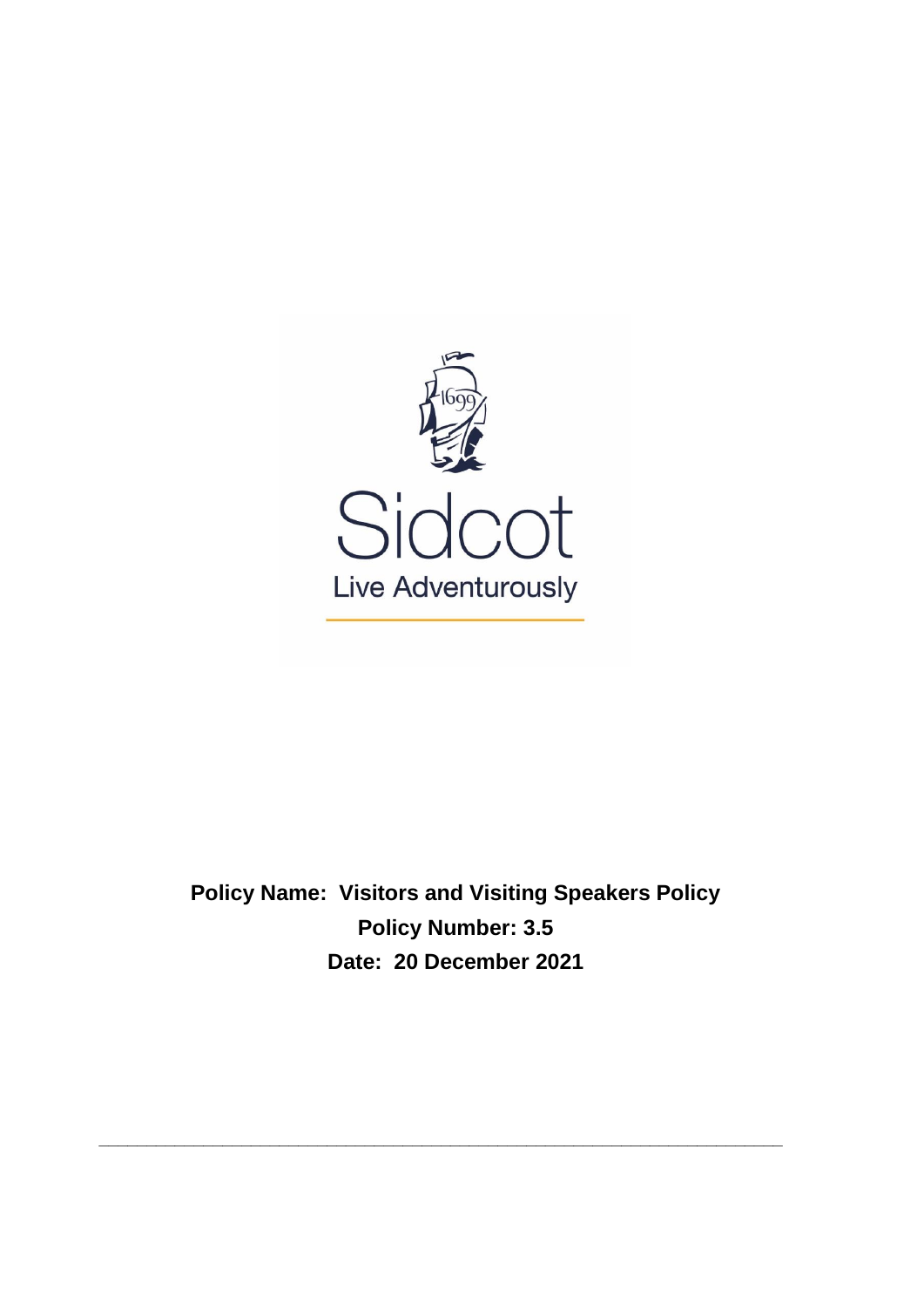# **Table of Contents**

**\_\_\_\_\_\_\_\_\_\_\_\_\_\_\_\_\_\_\_\_\_\_\_\_\_\_\_\_\_\_\_\_\_\_\_\_\_\_\_\_\_\_\_\_\_\_\_\_\_\_\_\_\_\_\_\_\_\_\_\_\_\_\_\_\_\_\_\_\_\_\_\_\_\_\_**

| 1          |                                                                                                                    | 3              |
|------------|--------------------------------------------------------------------------------------------------------------------|----------------|
| 2          |                                                                                                                    | 3              |
| 3          |                                                                                                                    | 3              |
| 4          |                                                                                                                    | 3              |
| 5          |                                                                                                                    | 5              |
| 6          |                                                                                                                    | 5              |
| 7          |                                                                                                                    | 6              |
| 8          |                                                                                                                    | 6              |
| 9          |                                                                                                                    | 6              |
| 10         |                                                                                                                    | 6              |
| 11         |                                                                                                                    | $\overline{7}$ |
| 12         |                                                                                                                    | $\overline{7}$ |
| 13         |                                                                                                                    | $\overline{7}$ |
| Appendix 1 | Risk Assessment, Signing-in Sheet and Induction form<br><b>Temporary Contractors/Workers and Visiting Speakers</b> | 9              |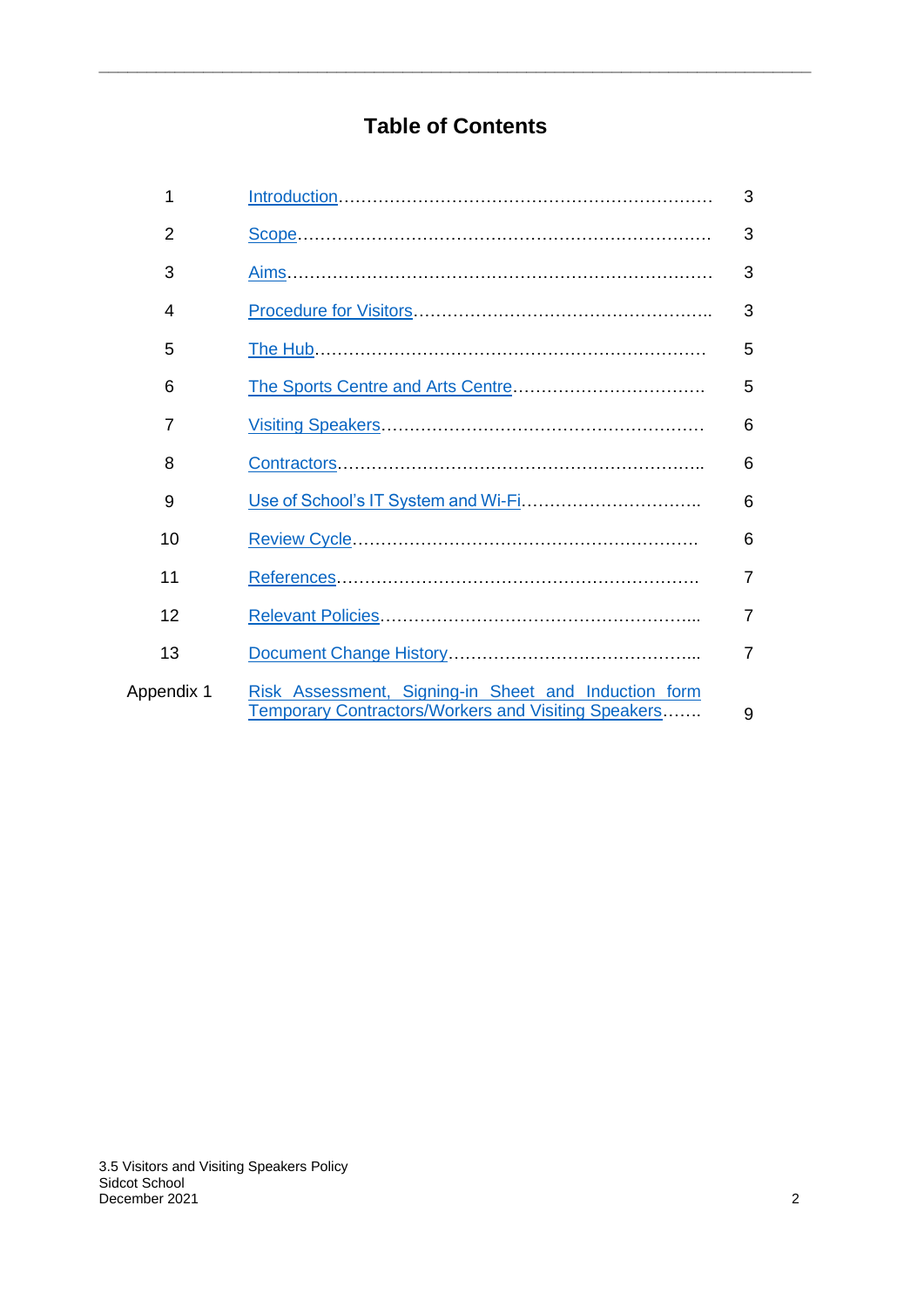## <span id="page-2-0"></span>**1. Introduction**

1.1 It is the intention of Sidcot that every visitor is treated with courtesy and respect, made to feel welcome whilst on the premises whilst also being protected from potential health & safety hazards. It is also the School's intent that every student is kept safe from harm – safeguarding students is everyone's responsibility. This policy is designed to value all visitors whilst simultaneously safeguarding students.

**\_\_\_\_\_\_\_\_\_\_\_\_\_\_\_\_\_\_\_\_\_\_\_\_\_\_\_\_\_\_\_\_\_\_\_\_\_\_\_\_\_\_\_\_\_\_\_\_\_\_\_\_\_\_\_\_\_\_\_\_\_\_\_\_\_\_\_\_\_\_\_\_\_\_\_**

1.2 The School is under a statutory duty under section 26 of the Counter-Terrorism and Security Act 2015, in the exercise of their functions to have "due regard to the need to prevent people from being drawn into terrorism". This policy aims to set out how the School discharges this duty with regard to visitors and visiting speakers.

## <span id="page-2-1"></span>**2. Scope**

2.1 This policy is relevant to the whole School community, including the Early Years, Junior School, and Senior School, including boarding, and applies where anyone wishes to introduce a visitor, or visiting speaker to the School. A separate policy applies to adult visitors staying in staff residences attached to boarding houses.

2.2 Where a person is invited on site to undertake work, they are likely to fall within the contractors or temporary worker's category (and should be risk assessed accordingly – please refer to the supervision of staff policy 9.27 and accompanying risk assessment). However, a person coming to the School to provide a quotation or discuss possible future works is likely to fall within the scope of a visitor.

2.3 A separate procedure applies to volunteers and policy 9.14 will apply together with accompanying risk assessment.

2.4 This policy is available on the School's internal website and available free of charge in hard copy form. It may be made available in large print if so required.

## <span id="page-2-2"></span>**3. Aims**

3.1 The aims of this policy are to:

- Safeguard the School community,
- Ensure the safety of visitors,
- Discharge the School's duties under Prevent whilst ensuring that all visitors are treated equally irrespective of their race, colour, religion or belief, national, ethnic or social origin, gender, gender reassignment, sexual orientation, pregnancy or maternity, disability or special educational needs,
- <span id="page-2-3"></span>• Ensure that all staff are aware of the procedures when a visitor is invited on site.

## **4. Procedure for Visitors**

4.1 Due to Covid-19, visitors are discouraged from coming to the school site as per the Covid-19 Action Plan. Those who do have permission to come onto school site are required to follow our Covid-19 Action Plan.

The procedures below reflect the school's practice pre Covid-19 and will be resumed as soon as it is safe to do so.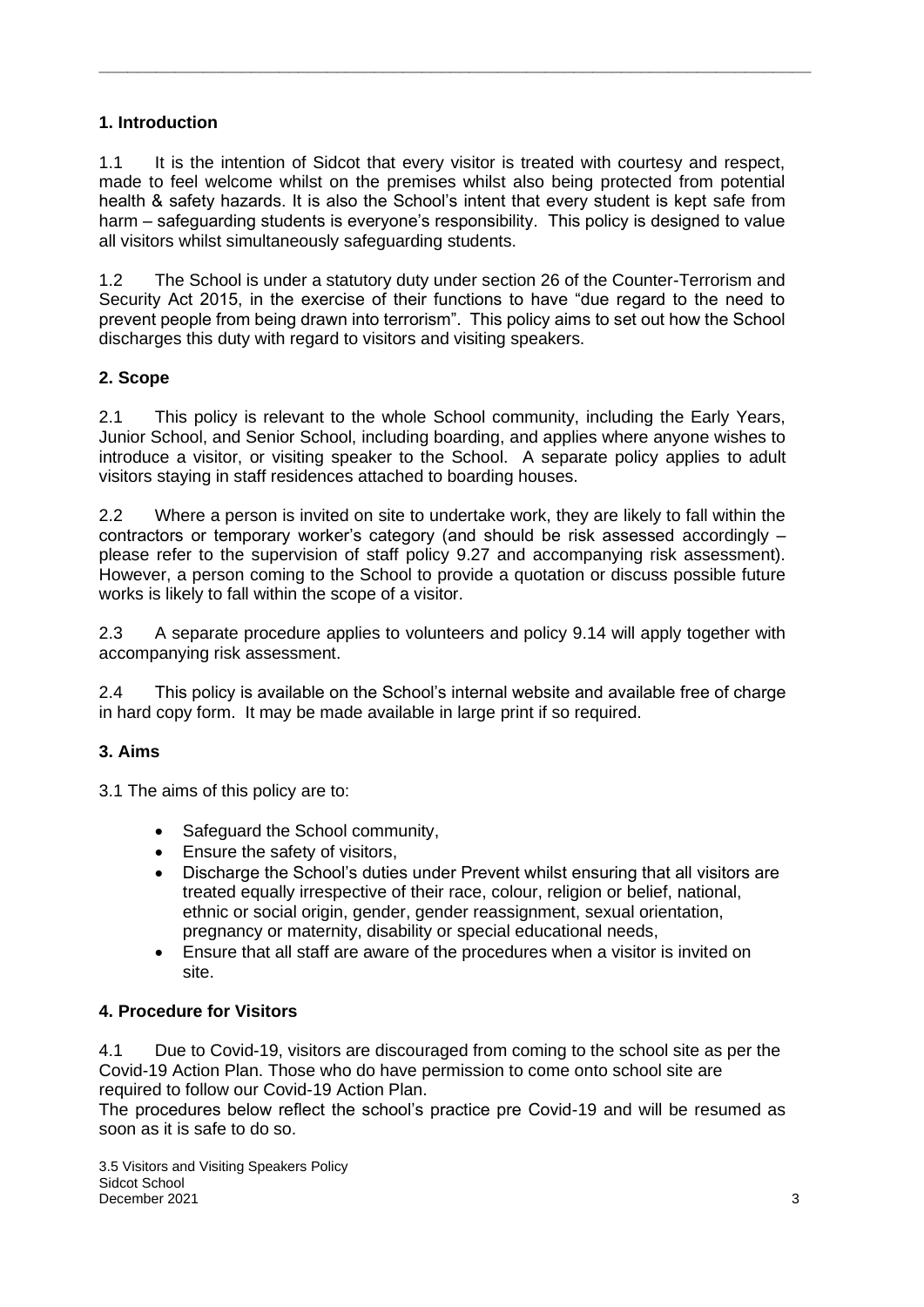- 4.2 **ALL** visitors will be required to adhere to the following procedure at all times:
	- Upon arrival, visitors must report to either the Junior or Senior School's Reception. Visitors to the Arts or Sports Centre, sign in at the respective receptions. Contractors generally will report to the Facilities Office in Meeting House Bungalow on occasion they may report directly to other departments such as Sports Centre or Equestrian Centre.
	- State who they are and sign the Visitors' Book and provide a contact number

**\_\_\_\_\_\_\_\_\_\_\_\_\_\_\_\_\_\_\_\_\_\_\_\_\_\_\_\_\_\_\_\_\_\_\_\_\_\_\_\_\_\_\_\_\_\_\_\_\_\_\_\_\_\_\_\_\_\_\_\_\_\_\_\_\_\_\_\_\_\_\_\_\_\_\_**

- Have the signing out procedures clearly explained to them by the reception staff.
- Be issued with, and clearly display at all times, a Sidcot Visitor's Badge during their visit to the School. This does not however apply to the sports centre due to the nature of the activities – visitors are closely supervised.
- Be issued with a visitors' information leaflet (attached to the visitors' badge) which will explain the fire safety and evacuation procedures, facilities and safeguarding matters (amongst other matters).
- Be collected by the staff member that s/he is visiting.
- Be accompanied by a member of staff at all times and be the responsibility of that member of staff whilst on the school premises, supervised in line with outcomes of the risk assessment.

4.3 Visitors outside of office hours are expected to be by appointment only and appropriate reception arrangements must be made by the House on Duty or Teacher on Duty.

- 4.4 Staff admitting a visitor must:
	- Notify Reception that a visitor is expected with details of date and time prior to their arrival;
	- Arrange to meet the visitor at reception and accompany them at all times during their visit;
	- Ensure students are not left alone with visitors unless the students are also classed as an 'employee';

Ensure their visitor signs out on departure and take responsibility for the movement of the visitor during their time on the school premises.

4.5 **All staff in dealing with visitors on campus must understand that they are, by admitting a visitor through any door other than the main door to the School and directing the visitor to Reception, taking personal responsibility for ensuring that the visitor's details are recorded in the visitors' book. Particular attention must be paid to this rule if the visitor is not personally known to that member of staff.**

4.6 Notwithstanding the above; staff may enter details for a visitor if they know the visitor and their stated purpose to the School to be correct.

4.7 If the visitor is not recognised, and the purpose of their business is unknown to the member of staff, they will:

- Establish the identity of the visitor (if appropriate by asking for identification)
- Escort them to Reception to follow the visitor's procedure as set out above.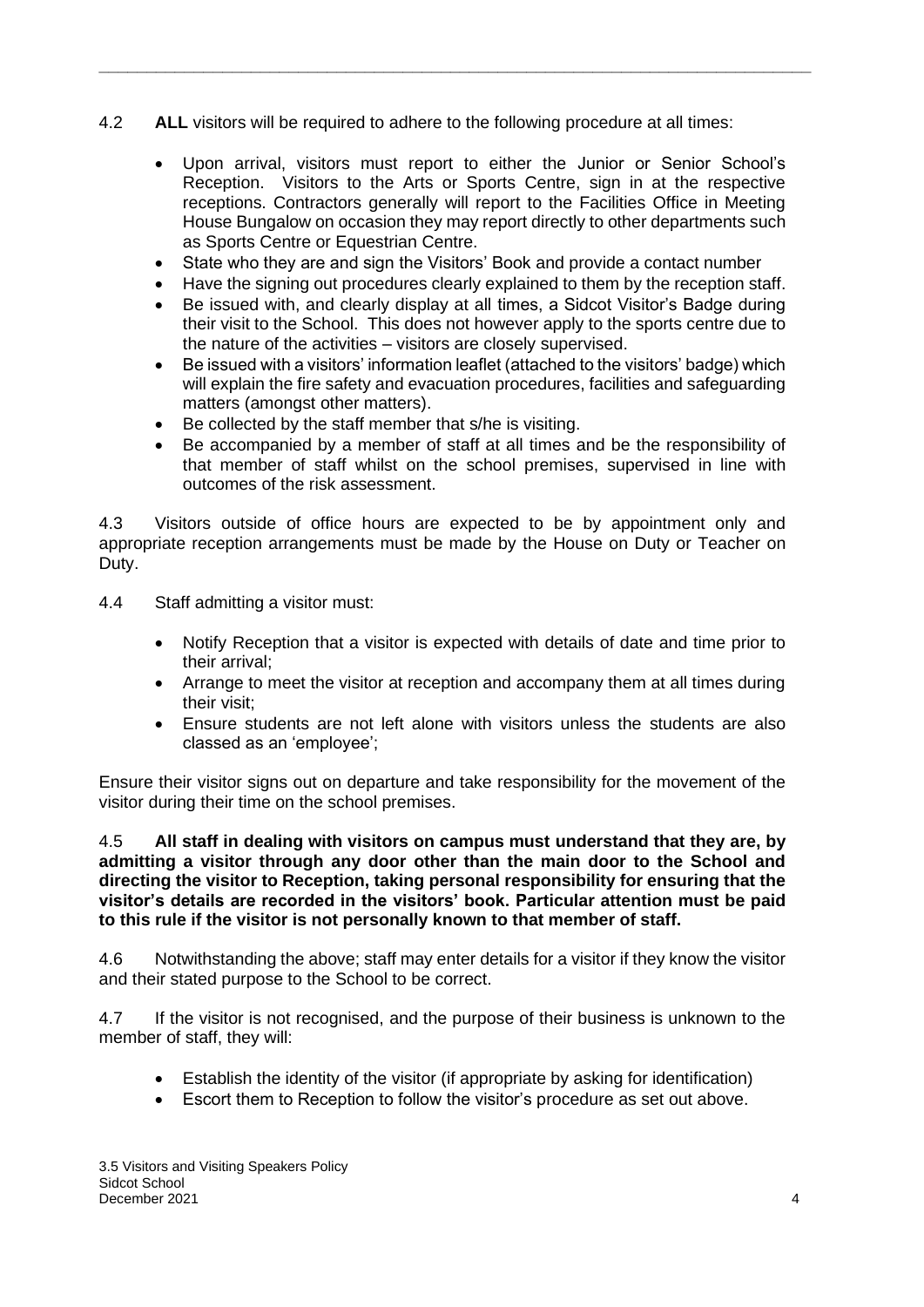4.8 It is the duty of all members of staff to immediately report to a member of the Senior Management Team the presence of any suspicious persons on campus and to ensure they can provide the best description they can of the individual/s in such instances.

**\_\_\_\_\_\_\_\_\_\_\_\_\_\_\_\_\_\_\_\_\_\_\_\_\_\_\_\_\_\_\_\_\_\_\_\_\_\_\_\_\_\_\_\_\_\_\_\_\_\_\_\_\_\_\_\_\_\_\_\_\_\_\_\_\_\_\_\_\_\_\_\_\_\_\_**

4.9 Unless agreed with a member of SLT and for a legitimate purpose, no visitor (with the exception of parents) shall take images of the students / children.

4.10 Parents are able to take pictures of their children in accordance with the guidelines set out in the Digital Safety Policy (12.1).

#### 4.11 **It is the responsibility of ALL employees to verbally and respectfully challenge any unrecognised individual on the school premises who is not wearing a Visitor's Badge or Staff I.D card.**

4.12 Students accompanying visitors

4.12.1 There will be occasions when the Headmaster, Junior Head, or Deputies can approve that Sixth Formers conduct tours of the school to specific visitors such as job candidates, prospective parents, Quaker visitors etc. Such visitors will still follow the usual signing in procedures, and will be issued with a badge.

4.12.2 On Open Days, when students conduct tours of the School to prospective parents, they will do so in groups of no less than two. Students will be briefed in advance regarding safety procedures, and staff will be readily available. This activity has been risk assessed. All such visitors are registered and all the tours with Year 9 students follow a strict route around the School where other staff are present. A pre-arranged meeting point is also made known to students.

4.12.3 The School will keep a written record of reports and details of any visitors not adhering to this policy and will decide on appropriate action (report to other schools, the police and alert all staff) in such an event.

4.13 In the event that a parent collects a child from a remote area from the school, such as the main playing fields, staff will ask the parent to confirm their identity if they are not recognised by the member of staff and in the case of junior school pupils, provide the child's date of birth – please refer to policy 2.10a – Supervision of Junior School Children. The parent must make arrangements in advance to pick up the child so that staff are aware, but does not need to sign in at Reception if this is not practicable.

## **5. The Hub**

5.1 Parents of students and members of the School community are welcome to visit the Sidcot Hub to purchase refreshments and to meet each other. Access to the Hub is gained via signing in at reception and identifying themselves. When accessing the Hub, all doors are controlled via electronic card reader, and therefore access cannot be gained to general student areas. All visitors to the Hub are deemed to be under the supervision of the Hub supervisor. The School reserves the right to refuse admission to the Hub.

## **6. The Sports Centre and Arts Centre**

6.1 Visitors who are specifically visiting the Sports Centre or the Arts Centre are permitted to sign in with the supervising staff in the foyer of either location. The visitors in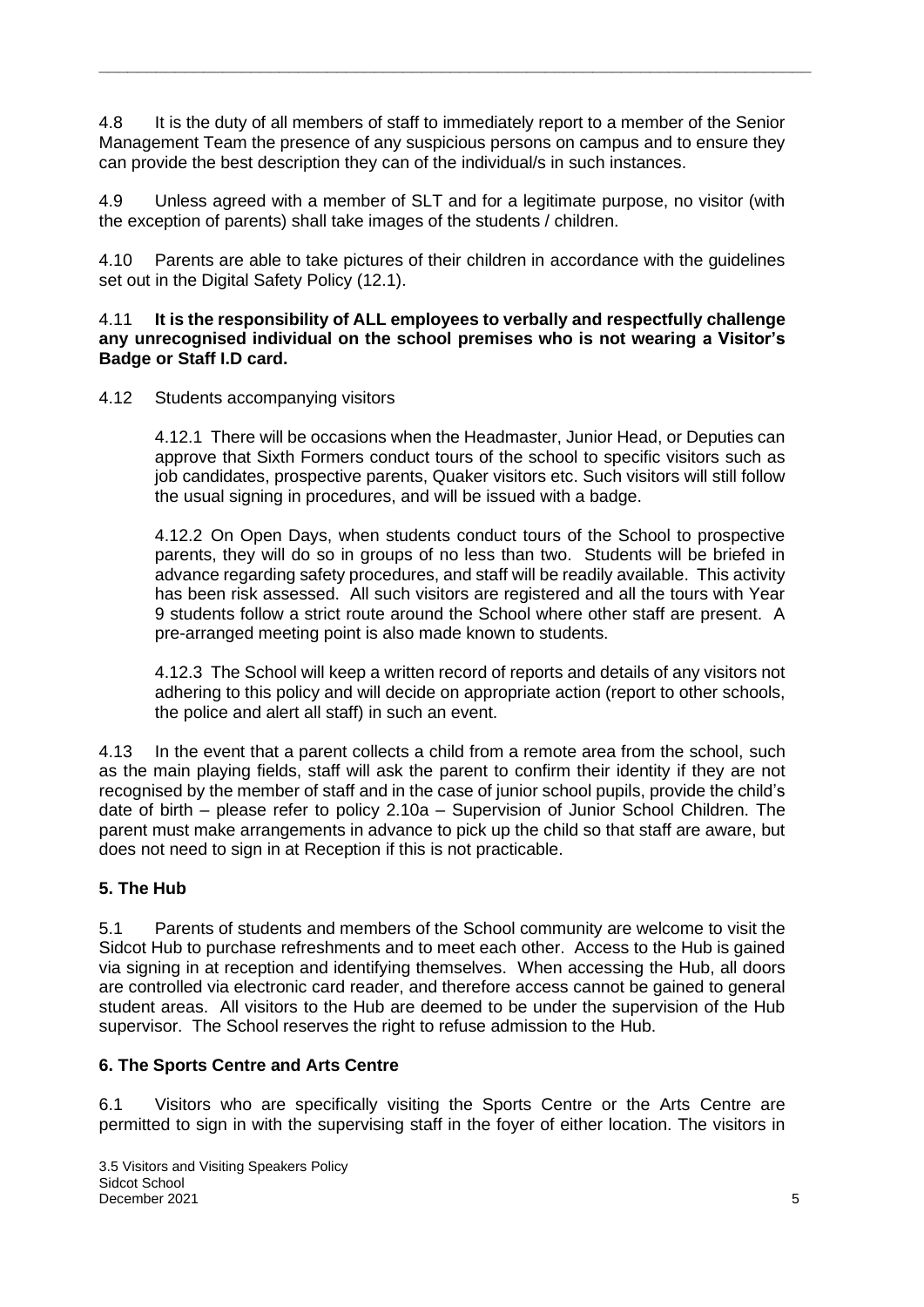both of these locations will be supervised by the staff on duty and the visitor access will be limited to that area of the School.

**\_\_\_\_\_\_\_\_\_\_\_\_\_\_\_\_\_\_\_\_\_\_\_\_\_\_\_\_\_\_\_\_\_\_\_\_\_\_\_\_\_\_\_\_\_\_\_\_\_\_\_\_\_\_\_\_\_\_\_\_\_\_\_\_\_\_\_\_\_\_\_\_\_\_\_**

## <span id="page-5-0"></span>**7. Visiting Speakers**

7.1 To enhance the School's curriculum, and commitment to both Quaker and British Values, visiting speakers may be invited to talk about a relevant topic. An example of this is the "Let your Life Speak Programme."

7.2 The aim of the Prevent Duty is not to preclude students from being exposed to all political views or from discussing political issues in school as this is a necessary part of the learning journey. However, students will not be actively encouraged by teachers, visiting speakers or others to support particular political viewpoints. Sidcot is a safe space in which students can understand and discuss sensitive topics, including terrorism and the extremist ideas that are part of terrorist ideology, and learn how to challenge these ideas.

7.3 The School is alert to the fact that some of the topics which may be discussed may at times be political and thought provoking in nature, but care will be taken by the person inviting the speaker to ensure that all opinions expressed are balanced.

7.4 Open discussion is always encouraged, and members of the wider community may be invited to attend where appropriate.

7.5 At the time when it is envisaged that a visiting speaker may be invited; consideration will be given to which checks should be undertaken. Such checks may include references or internet searches as appropriate. A visiting speaker's identity will always be checked, and this needs to take the form of official photographic identification; for example, passport or driving licence together with evidence of address – for example utility bill. These checks will be discussed between the person inviting the visitor and the HR administrator in advance of the person attending the School. In appropriate cases checks will be recorded on the SCR.

7.6 All visiting speakers will be appropriately supervised in keeping with th[e risk assessment,](http://intranet.sidcot.org.uk/resource.aspx?id=34195&officeint=on) by the staff member inviting them on campus.

## <span id="page-5-1"></span>**8. Contractors**

8.1 It is inevitable that it will be necessary to bring contractors onto the school site whilst there are students present. In order to ensure the safety of students at all times the attendance on site by contractors to undertake specific tasks will be risk assessed by the member of staff liaising with the contractor. The outcome of the risk assessment will define how the contractor will be required to be supervised.

## <span id="page-5-2"></span>**9. Use of School's IT System and Wi-fi**

9.1 Visitors are able to access the visitors' wi-fi via a pass–phrase available from reception. However, visitors will need to read, accept and sign the terms of the Visitors' Acceptable Use Policy, which is available from Reception.

## <span id="page-5-3"></span>**10. Review Cycle**

10.1 This policy is the responsibility of the Director of Operations and the Deputy Head (Pastoral) who is also the Designated Safeguarding Lead and Prevent Duty Co-ordinator.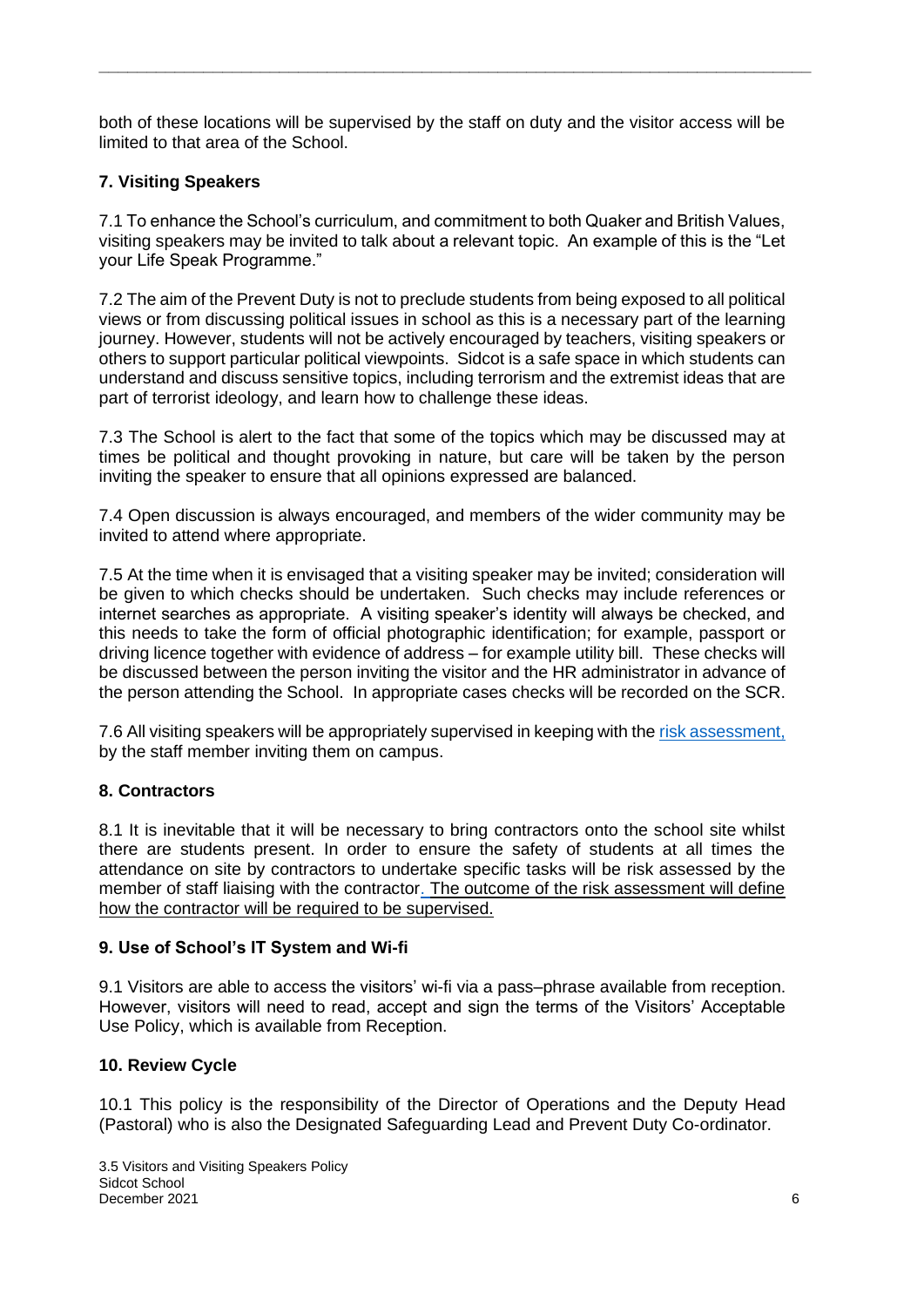10.2 This policy will be reviewed every year or sooner at the Annual Safeguarding Review, if incident, or change to legislation or practice dictates by the Board of Governors.

**\_\_\_\_\_\_\_\_\_\_\_\_\_\_\_\_\_\_\_\_\_\_\_\_\_\_\_\_\_\_\_\_\_\_\_\_\_\_\_\_\_\_\_\_\_\_\_\_\_\_\_\_\_\_\_\_\_\_\_\_\_\_\_\_\_\_\_\_\_\_\_\_\_\_\_**

#### <span id="page-6-0"></span>**11. References**

11.1 Legal framework

- Statutory Framework for the Early Years Foundation Stage (effective 1<sup>st</sup> September 2021)
- Keeping Children Safe in Education', DfE, September 2021
- 'Working together to Safeguard Children', DfE, 2018
- 'What to do if you're worried a child is being abused', DfE,2015
- Counter Terrorism and Security Act 2015 (sections 26 and 29)
- The Prevent Duty Guidance for England and Wales (March 2015, updated April 2021) and the Prevent Duty Guidance departmental advice for schools and childcare providers (June 2015).
- The use of social media for on-line radicalisation (July 2015). The Education (Independent Schools Standards) England Regulations 2014
- The Handbook for the Inspection of Schools Commentary on the regulatory requirements September 2021.
- The National Minimum Standards for Boarding Schools (effective from April 2015)

#### <span id="page-6-1"></span>**12. Relevant Policies**

- 2.1 Safeguarding and child protection policy
- 9.14 Volunteers policy
- 9.27 Supervision of staff policy
- 12.1 Digital Safety Policy
- 12.4 Acceptable Use Policy Visitors

<span id="page-6-2"></span>**13. Document Change History** – document any significant changes since policy rewritten on 4.12.2015

| Date of change   | Detail significant changes and any new legislation / guidance taken |  |  |
|------------------|---------------------------------------------------------------------|--|--|
|                  | into account                                                        |  |  |
| 4 September 2015 | Rewritten in new format, to take account of Prevent Duty and        |  |  |
|                  | procedure regarding the Hub                                         |  |  |
| 1 February 2016  | <b>Risk Assessment Linked to Firefly</b>                            |  |  |
| 18 March 2016    | Amended to include students accompanying visitors                   |  |  |
| 8 October 2016   | Policy reviewed and adopted by Board. References updated.           |  |  |
| 9 February 2017  | Updated in line with School's revised digital security and          |  |  |
|                  | acceptable use policies                                             |  |  |
| 3 March 2017     | Procedure updated re Sports and Arts Centres                        |  |  |
| 9 June 2017      | Risk assessment updated, requirement for visitors to leave school   |  |  |
|                  | premises in the event that they do not comply with the risk         |  |  |
|                  | assessment at appendix 1.                                           |  |  |
| 07 October 2017  | Reviewed and adopted by governors as part of the Annual             |  |  |
|                  | Safeguarding Review.                                                |  |  |
| 31 July 2018     | Paragraphs 4 and 8 amended to include specifics around the          |  |  |
|                  | management of contractors                                           |  |  |
|                  | Reviewed in line with updated KCSIE guidance 2018                   |  |  |
| 5 October 2019   | Reviewed in line with updated KCSIE guidance 2019                   |  |  |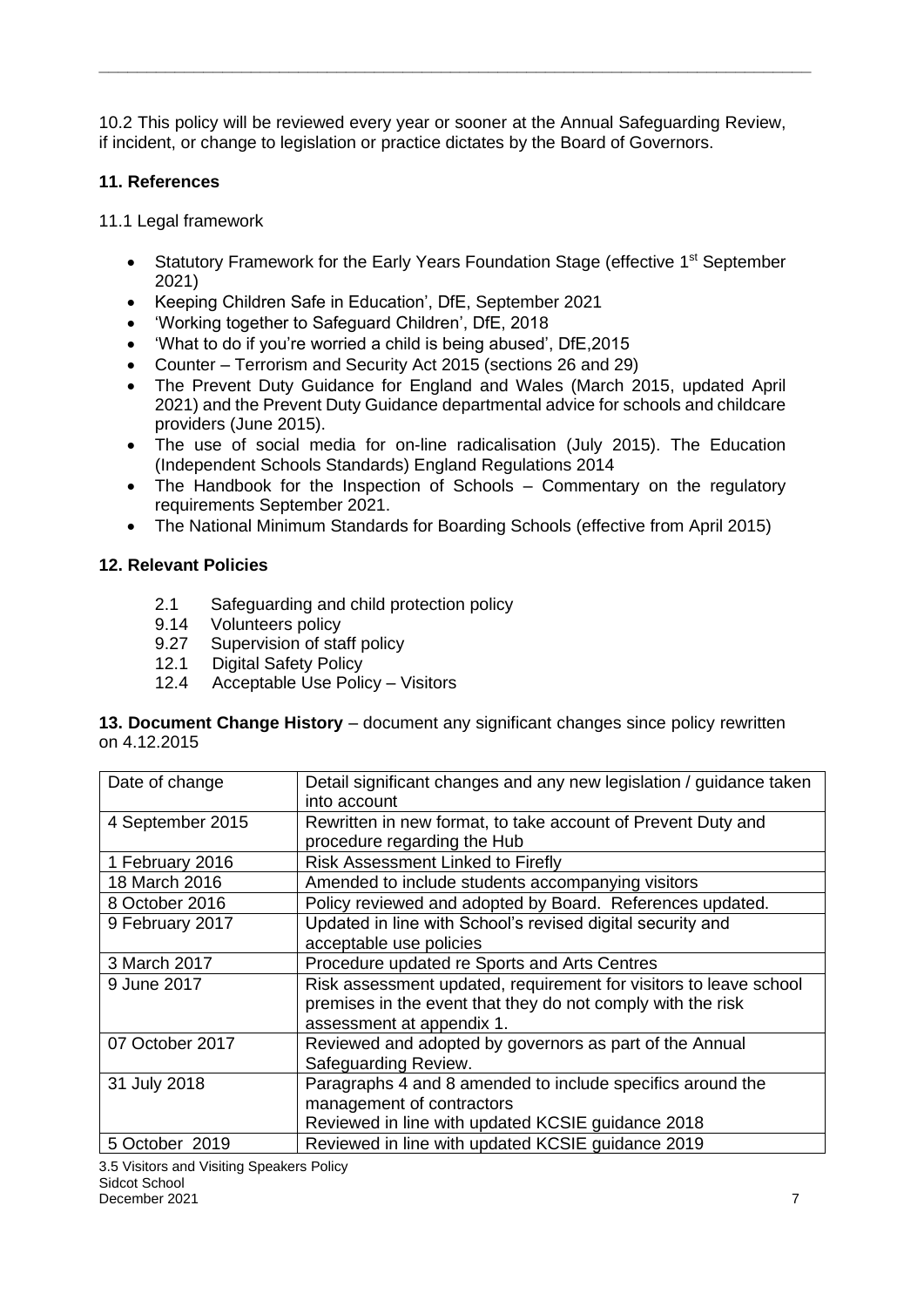|                  | 4.12 inserted In the event that a parent collects a child from a<br>remote area from the school, such as the main playing fields, staff<br>will ask the parent to confirm their identity. The parent must make<br>arrangements in advance to pick up the child so that staff are<br>aware, but does not need to sign in at Reception |
|------------------|--------------------------------------------------------------------------------------------------------------------------------------------------------------------------------------------------------------------------------------------------------------------------------------------------------------------------------------|
| 5 October 2019   | Reviewed and adopted by Board.                                                                                                                                                                                                                                                                                                       |
| 5 November 2020  | Reviewed and adopted by the Pastoral Group                                                                                                                                                                                                                                                                                           |
|                  | Additional information inserted re Covid-19                                                                                                                                                                                                                                                                                          |
| 20 December 2021 | Reviewed, minor changes                                                                                                                                                                                                                                                                                                              |

**\_\_\_\_\_\_\_\_\_\_\_\_\_\_\_\_\_\_\_\_\_\_\_\_\_\_\_\_\_\_\_\_\_\_\_\_\_\_\_\_\_\_\_\_\_\_\_\_\_\_\_\_\_\_\_\_\_\_\_\_\_\_\_\_\_\_\_\_\_\_\_\_\_\_\_**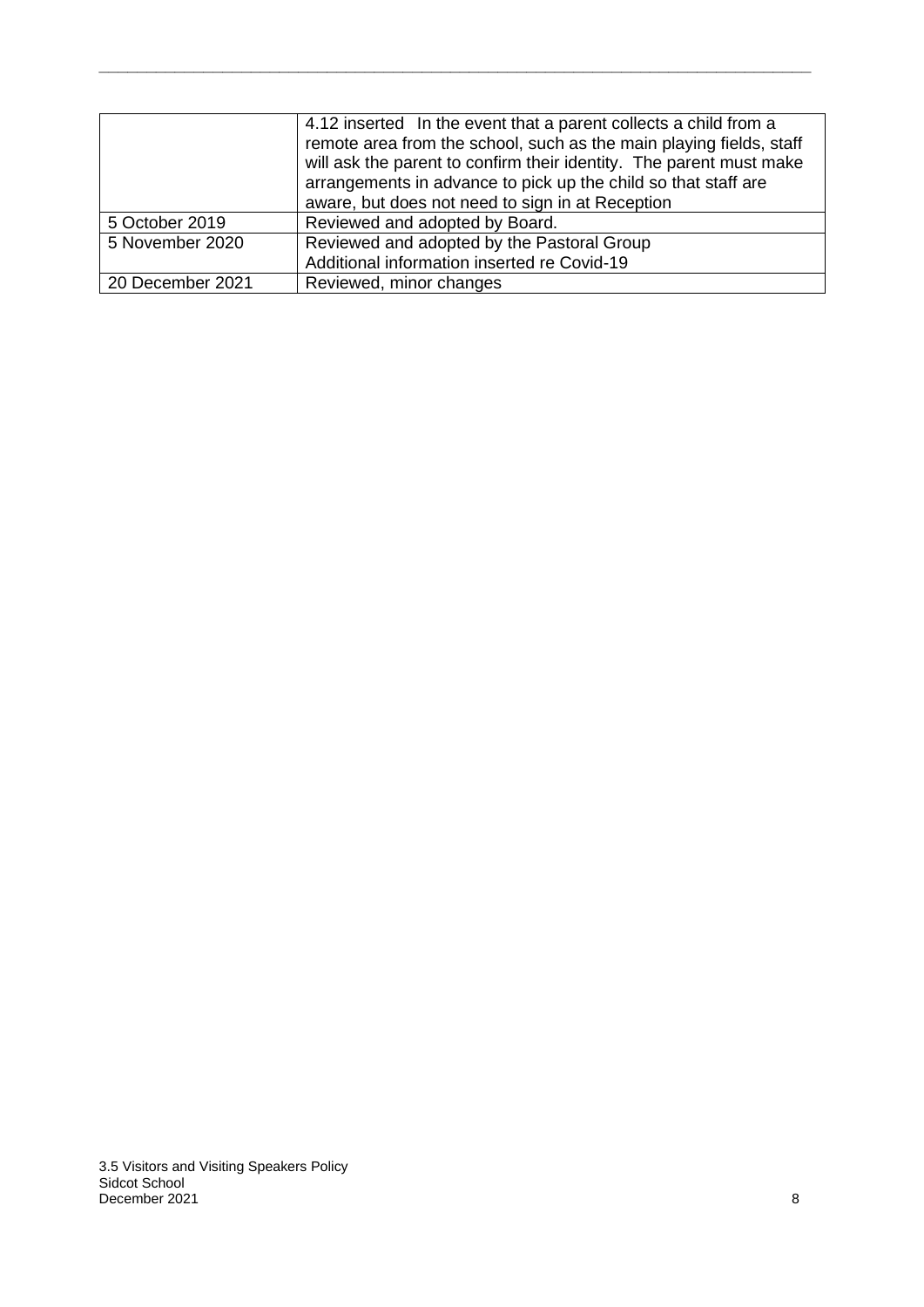#### <span id="page-8-0"></span>**Appendix 1 –** Risk Assessment, Signing-in Sheet and Induction form Temporary Contractors/Workers and Visiting Speakers

**\_\_\_\_\_\_\_\_\_\_\_\_\_\_\_\_\_\_\_\_\_\_\_\_\_\_\_\_\_\_\_\_\_\_\_\_\_\_\_\_\_\_\_\_\_\_\_\_\_\_\_\_\_\_\_\_\_\_\_\_\_\_\_\_\_\_\_\_\_\_\_\_\_\_\_**

| Name of<br>contractor(s)/worker(s)/visiting<br>speaker(s) |  |
|-----------------------------------------------------------|--|
|-----------------------------------------------------------|--|

#### **Complete section 1 below to determine whether the contractor(s)/worker(s) will be undertaking regulated activity**

#### **Section 1**

| Questions                                                                                                                                                                                                                                                                                                                 | Considerations                                                                                                                                                                                                                       |
|---------------------------------------------------------------------------------------------------------------------------------------------------------------------------------------------------------------------------------------------------------------------------------------------------------------------------|--------------------------------------------------------------------------------------------------------------------------------------------------------------------------------------------------------------------------------------|
| Will the individual(s) be<br>undertaking regulated activity?<br>i.e. is the work:<br>personal care (includes<br>helping a child, for reasons<br>of age, illness or disability,<br>with eating or drinking, or in<br>connection with toileting,<br>washing, bathing and<br>dressing) or overnight?<br>teaching / coaching? | Yes / No<br>If yes, consult HR before the individual(s) starts work. Checks<br>including a DBS check and Children's Barred List check must be<br>completed before the individual starts work.<br>If no, answer the next question     |
| Will the individual(s) be<br>undertaking regulated activity?<br>i.e. is the work:<br>undertaken once a week or<br>more often and providing the<br>opportunity for contact with<br>children; or<br>undertaken on 4 or more<br>times in a 30-day period and<br>providing the opportunity for<br>contact with children.      | Yes / No<br>If yes, consult HR before the individual(s) starts work. Checks<br>including a DBS check and Children's Barred List check must be<br>completed before the individual starts work.<br>If no, continue to the next section |

#### **If the individual(s) will not be undertaking regulated activity complete section 2 below to assess the risk**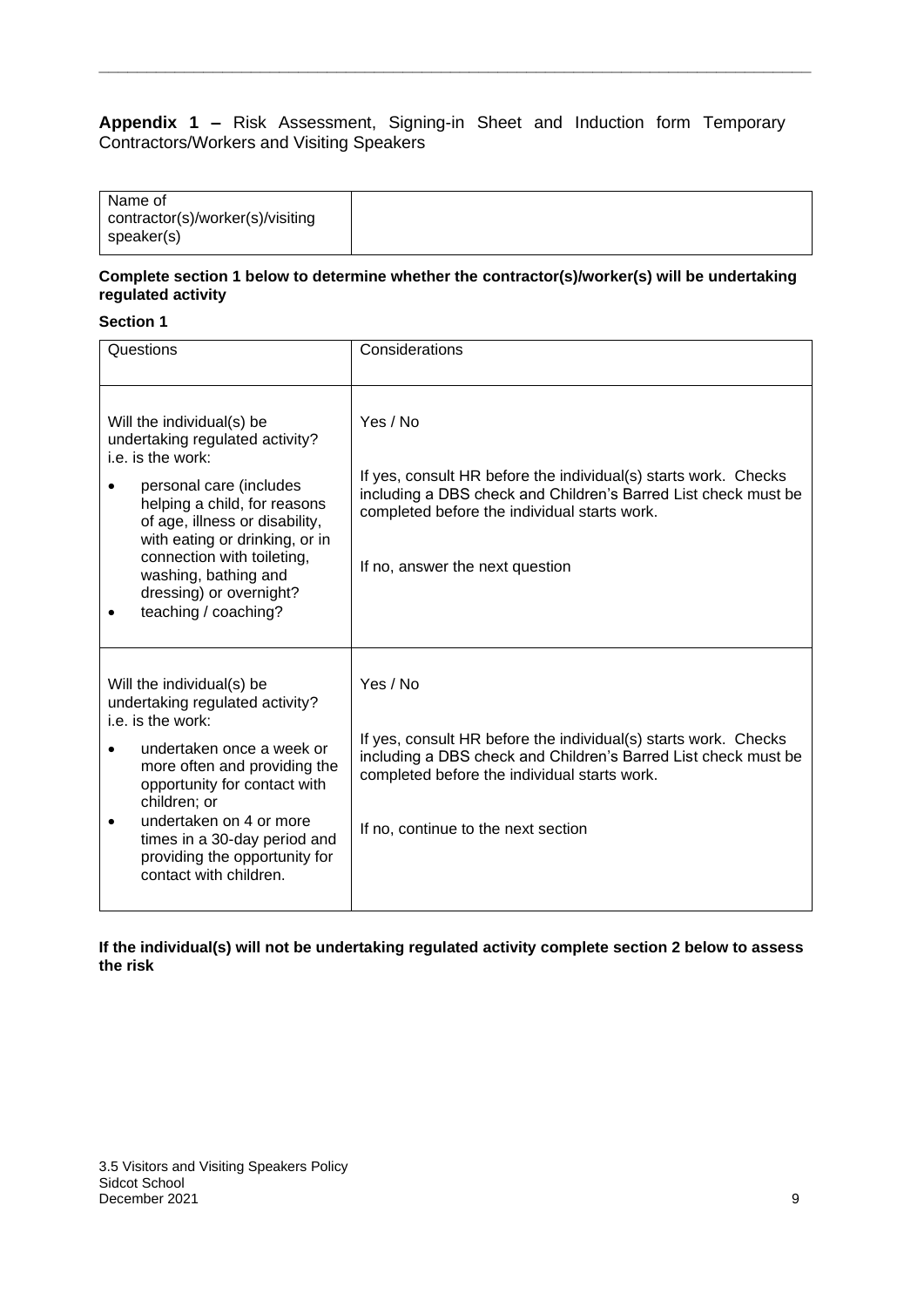## **Section 2: Risk Assessment and signing in form**

This section is to be completed to assess the risk to children associated with any individual(s) coming on site to undertake works under the direction of any department.

**\_\_\_\_\_\_\_\_\_\_\_\_\_\_\_\_\_\_\_\_\_\_\_\_\_\_\_\_\_\_\_\_\_\_\_\_\_\_\_\_\_\_\_\_\_\_\_\_\_\_\_\_\_\_\_\_\_\_\_\_\_\_\_\_\_\_\_\_\_\_\_\_\_\_\_**

Using the guide in Table 1, calculate the risk by completing Table 2.

#### **Table 1**

| N/A | Not applicable                                                          |
|-----|-------------------------------------------------------------------------|
|     | No risk                                                                 |
|     | Low risk                                                                |
|     | Medium risk                                                             |
| 3   | High risk which will include any 1:1 unsupervised contact with children |

#### **Table 2**

| <b>Time</b>                                                                                                                                                                                     | <b>During holiday</b><br>period | Children on<br>campus                                |
|-------------------------------------------------------------------------------------------------------------------------------------------------------------------------------------------------|---------------------------------|------------------------------------------------------|
| Place / type of work                                                                                                                                                                            |                                 | <b>Term Time</b>                                     |
|                                                                                                                                                                                                 | Any frequency of<br>visit       | Up to four<br>times a month<br>in a 30-day<br>period |
| Grounds or areas not used by children                                                                                                                                                           | Score as<br>appropriate         | 1 or N/A                                             |
| General areas used by children                                                                                                                                                                  | Score as<br>appropriate         | 2 or N/A                                             |
| 'Sensitive' areas used by children e.g. Nursery/Reception,<br>Boarding Houses, Changing Rooms, Showers and toilet areas.<br>Children present in area/children not present in area               | Score as<br>appropriate         | 2 or 3 or N/A                                        |
| Opportunity for unsupervised 1:1 contact with children?                                                                                                                                         | Score as<br>appropriate         | 3 or N/A                                             |
| Teaching / training, caring for or supervising children, providing<br>advice or guidance for children on well-being or driving a<br>vehicle only for children?                                  | Score as<br>appropriate         | 2 or 3 or N/A                                        |
| Issues arising from the Prevent Duty? The School must have<br>regard in the exercise of its responsibilities to its duty to<br>prevent students being radicalised and / or drawn into terrorism | Score as<br>appropriate         | Score as<br>appropriate                              |

#### **Risk level and action**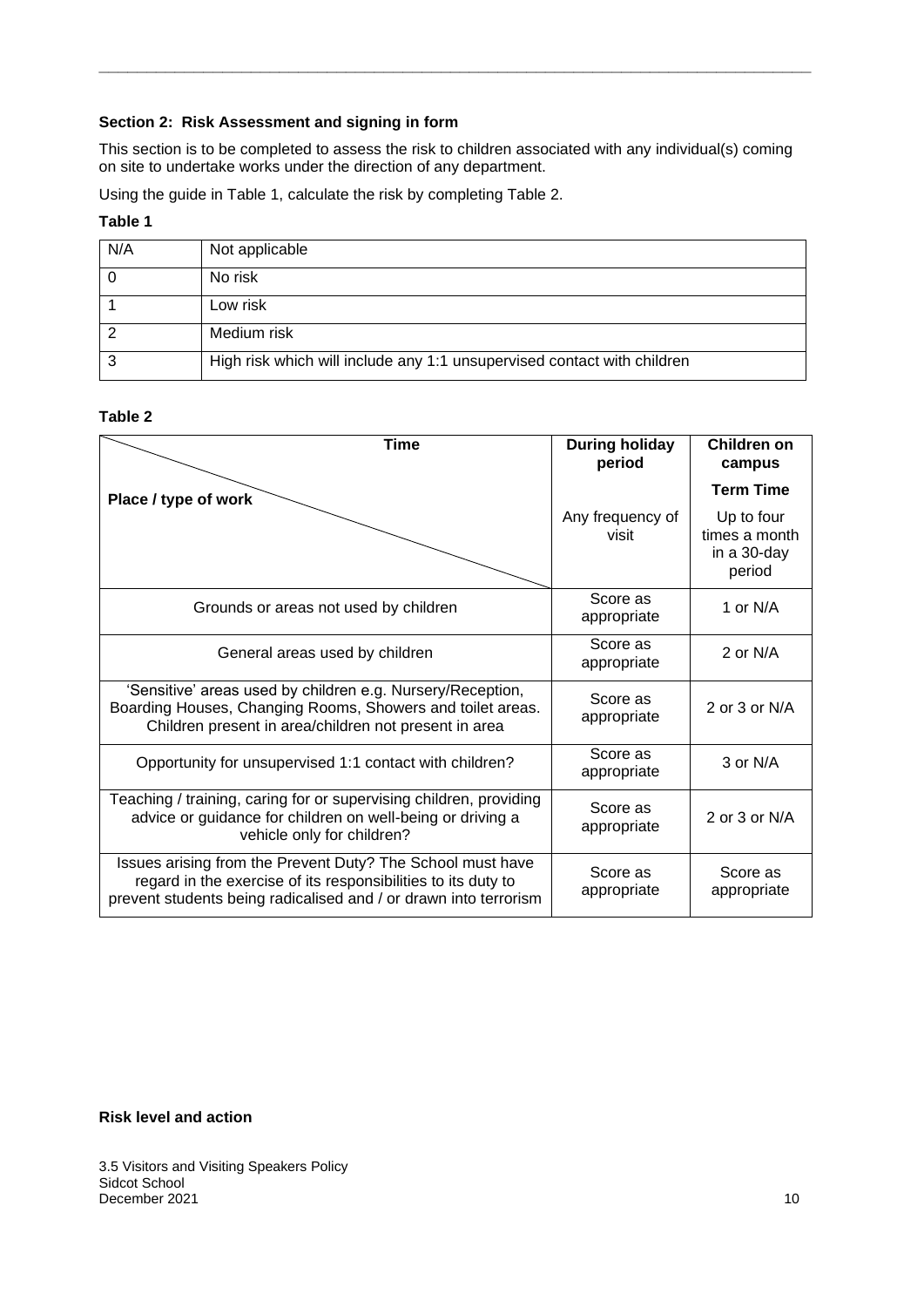This is not a cumulative score. The highest number will determine the action required. For example, score in boxes = 1, 1, 2, 0, 3 etc. - action required as per '3' below. Refer to the Supervision of Staff Policy No 9.27 for guidance on supervision requirements

**\_\_\_\_\_\_\_\_\_\_\_\_\_\_\_\_\_\_\_\_\_\_\_\_\_\_\_\_\_\_\_\_\_\_\_\_\_\_\_\_\_\_\_\_\_\_\_\_\_\_\_\_\_\_\_\_\_\_\_\_\_\_\_\_\_\_\_\_\_\_\_\_\_\_\_**

| N/A | Not applicable                                                                                                                                           |
|-----|----------------------------------------------------------------------------------------------------------------------------------------------------------|
|     | No supervision required – complete sections 3, 4, 5 and 6                                                                                                |
|     | Light supervision required – complete sections 3, 4, 5 and 6                                                                                             |
| 2   | Full supervision required – complete sections 3, 4, 5 and 6                                                                                              |
| 3   | Consult HR before the individual(s) undertakes any activity with children. Checks including a<br>DBS check (but not Barred List check) may be completed. |

State any factor that may increase or reduce the risk eg is the individual(s) known to a member of the School community / shortness of the visit?

#### **Section 3: Visiting Speakers**

| Consider additional checks for Prevent Duty   | Detail Checks: |
|-----------------------------------------------|----------------|
| including internet search and other checks as |                |
| appropriate                                   |                |
|                                               |                |
|                                               |                |
|                                               |                |
|                                               |                |
|                                               |                |
|                                               |                |
|                                               |                |
|                                               |                |
|                                               |                |
|                                               |                |
|                                               |                |
|                                               |                |
|                                               |                |
|                                               |                |

#### **Section 4: Control Measures including Supervisory Regime**

3.5 Visitors and Visiting Speakers Policy Sidcot School December 2021 11 No. 1 2021 12:00 12:00 12:00 12:00 12:00 12:00 12:00 12:00 12:00 12:00 12:00 12:00 12:00 12:00 12:00 12:00 12:00 12:00 12:00 12:00 12:00 12:00 12:00 12:00 12:00 12:00 12:00 12:00 12:00 12:00 12:00 12:00 12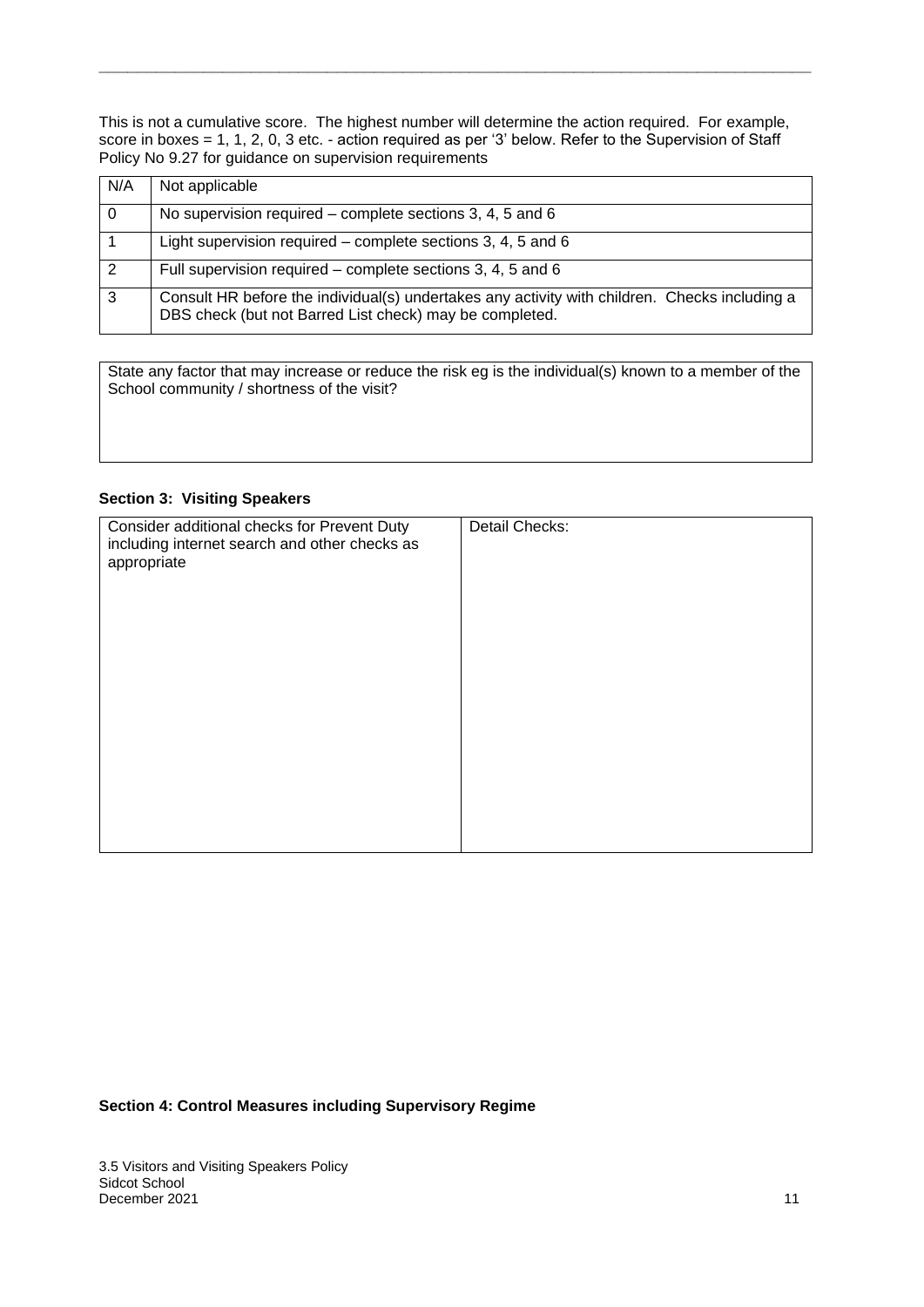Details of supervision:

Other measures e.g. time / access restriction:

#### **Section 5: Individual(s) identity**

 $\overline{\Gamma}$ 

| Names of employees | ID<br>check/known* | Names of employees | ID<br>check/known* |  |  |
|--------------------|--------------------|--------------------|--------------------|--|--|
|                    |                    |                    |                    |  |  |
|                    |                    |                    |                    |  |  |
|                    |                    |                    |                    |  |  |
| Date:              |                    | Time:              |                    |  |  |

**\_\_\_\_\_\_\_\_\_\_\_\_\_\_\_\_\_\_\_\_\_\_\_\_\_\_\_\_\_\_\_\_\_\_\_\_\_\_\_\_\_\_\_\_\_\_\_\_\_\_\_\_\_\_\_\_\_\_\_\_\_\_\_\_\_\_\_\_\_\_\_\_\_\_\_**

*\*Suitable photographic ID can include a driving licence, a passport (even if expired), an ID badge bearing a photograph provided by a company (this includes personnel coming on site to read meters etc.) or a young person's proof of age card. Known personnel do not require formal ID.*

#### **Section 6: Induction and briefing**

Contractor(s) and their employees/workers must be briefed on: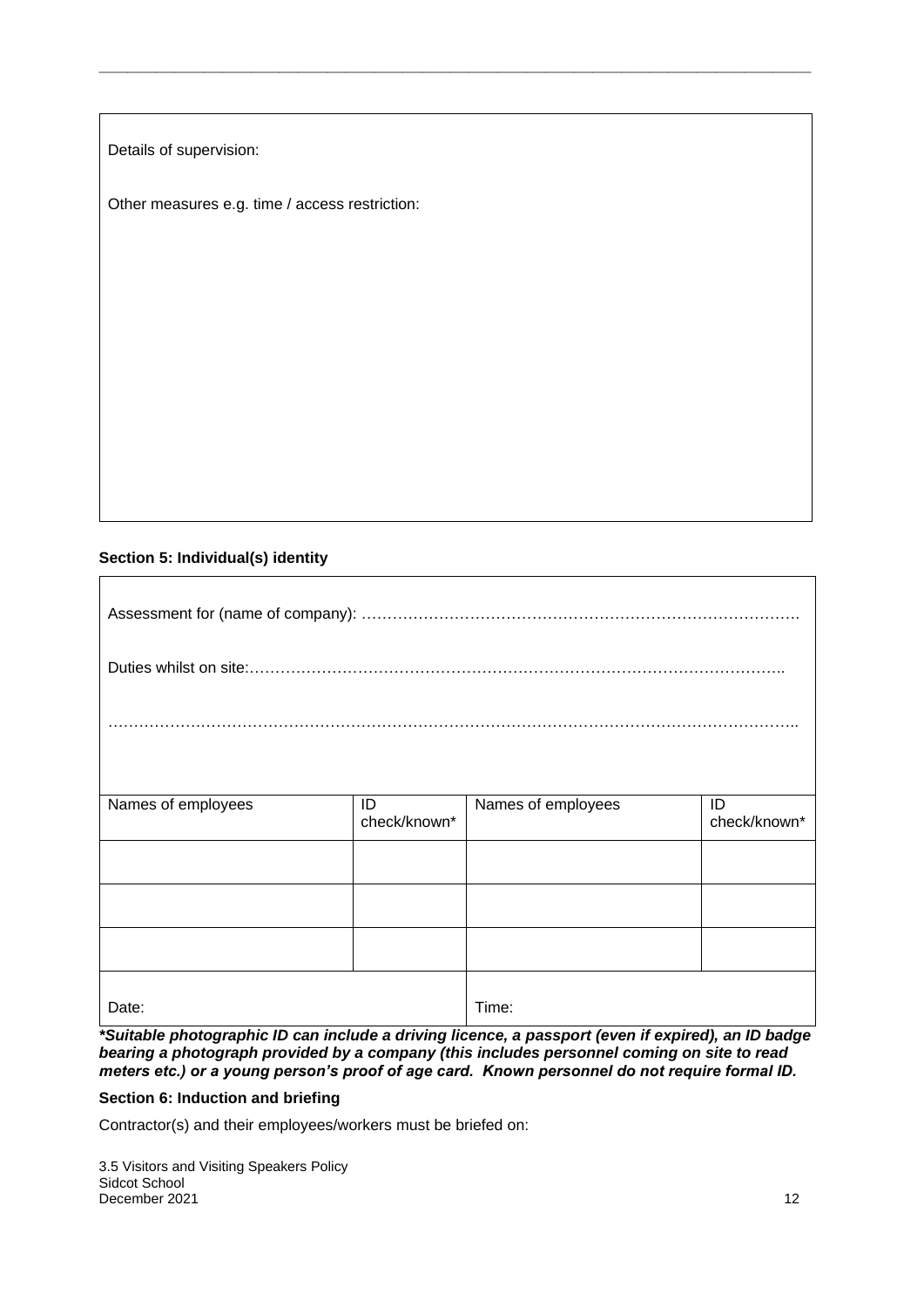| <b>INDUCTION RECEIVED</b>                                                                   |                                                                        |  | N/A |
|---------------------------------------------------------------------------------------------|------------------------------------------------------------------------|--|-----|
|                                                                                             | School's commitment to safeguarding. Provide copy of Visitors' Leaflet |  |     |
| Asbestos register                                                                           |                                                                        |  |     |
| Fire evacuation procedure                                                                   |                                                                        |  |     |
| Location of toilet facilities                                                               |                                                                        |  |     |
| Security brief                                                                              |                                                                        |  |     |
| Parking restrictions                                                                        |                                                                        |  |     |
| Smoking on-site                                                                             |                                                                        |  |     |
| Noise/use of radios                                                                         |                                                                        |  |     |
| Food safety brief (kitchens)                                                                |                                                                        |  |     |
| Understanding that work areas must be secure, including prevention of access by<br>children |                                                                        |  |     |
| <b>Induction Form</b><br>Completed by:                                                      |                                                                        |  |     |
| Signed by:                                                                                  |                                                                        |  |     |
| Dated:                                                                                      |                                                                        |  |     |

**\_\_\_\_\_\_\_\_\_\_\_\_\_\_\_\_\_\_\_\_\_\_\_\_\_\_\_\_\_\_\_\_\_\_\_\_\_\_\_\_\_\_\_\_\_\_\_\_\_\_\_\_\_\_\_\_\_\_\_\_\_\_\_\_\_\_\_\_\_\_\_\_\_\_\_**

|               | Key number(s) | Signed |
|---------------|---------------|--------|
| Keys issued   |               |        |
|               | Key number(s) | Signed |
| Keys returned |               |        |